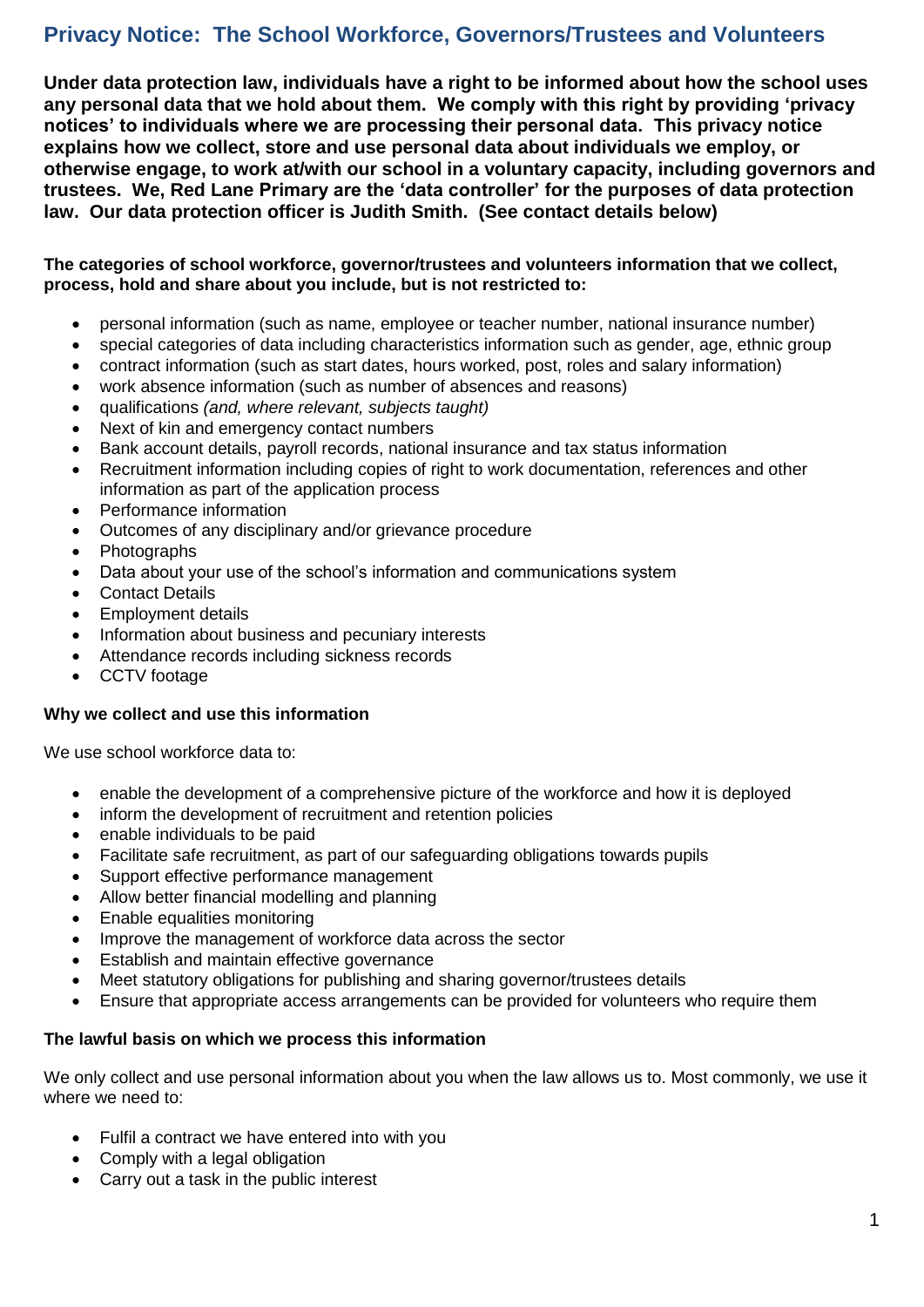Less commonly, we may also use personal information about you where:

- You have given us consent to use it in a certain way
- We need to protect your vital interests (or someone else's interests)

Where you have provided us with consent to use your data, you may withdraw this consent at any time. We will make this clear when requesting your consent, and explain how you go about withdrawing consent if you wish to do so. Some of the reasons listed above for collecting and using personal information about you overlap and there may be several grounds, which justify the school's use of your data.

## **Collecting this information**

While the majority of the information we collect from you is mandatory, there is some information that you can choose whether or not to provide to us. Whenever we seek to collect information about you, we make it clear whether you must provide this information (and if so, what the possible consequences are of not complying), or whether you have a choice.

## **Storing this information**

Personal data is stored in accordance with our information management policy that includes a retention of records schedule. This policy sets out how long we keep information about you. We create and maintain an employment file for each staff member and volunteers. The information contained in this file is kept securely and only used for purposes directly relevant to your work with the school/trust. Once your employment/relationship with the school/trust has ended, we will retain and dispose of your personal information in accordance with our information management policy that includes a retention of records schedule. Please contact school to request a copy of this policy.

## **Who we share this information with**

We routinely share this information with:

- our local authority to meet our legal obligations
- the Department for Education (DfE) to meet our legal obligations
- Ofsted who is our regulator to meet our legal obligations
- Police forces, courts, tribunals to meet our legal obligations
- Auditors and financial organisations to meet our legal obligations
- $\bullet$  Suppliers and service providers to enable them to provide the service we have contracted them for e.g. payroll
- Professional advisers and consultants, for example, school counsellors, educational psychologists and school improvement officers - to enable them to provide the service we have contracted them for

# **Why we share school workforce information**

We do not share information about workforce members, volunteers, governors and trustees with anyone without consent unless the law and our policies allow us to do so.

# **Local authority**

We are required to share information about our workforce members with our local authority (LA) under section 5 of the Education (Supply of Information about the School Workforce) (England) Regulations 2007 and amendments.

# **Department for Education (DfE)**

We share personal data with the Department for Education (DfE) on a statutory basis. This data sharing underpins workforce policy monitoring, evaluation, and links to school funding / expenditure and the assessment educational attainment

We are required to share information about our school employees with the (DfE) under section 5 of the Education (Supply of Information about the School Workforce) (England) Regulations 2007 and amendments.

# **Data collection requirements**

The DfE collects and processes personal data relating to those employed by schools (including Multi Academy Trusts) and local authorities that work in state funded schools (including all maintained schools, all academies and free schools and all special schools including Pupil Referral Units and Alternative Provision). All state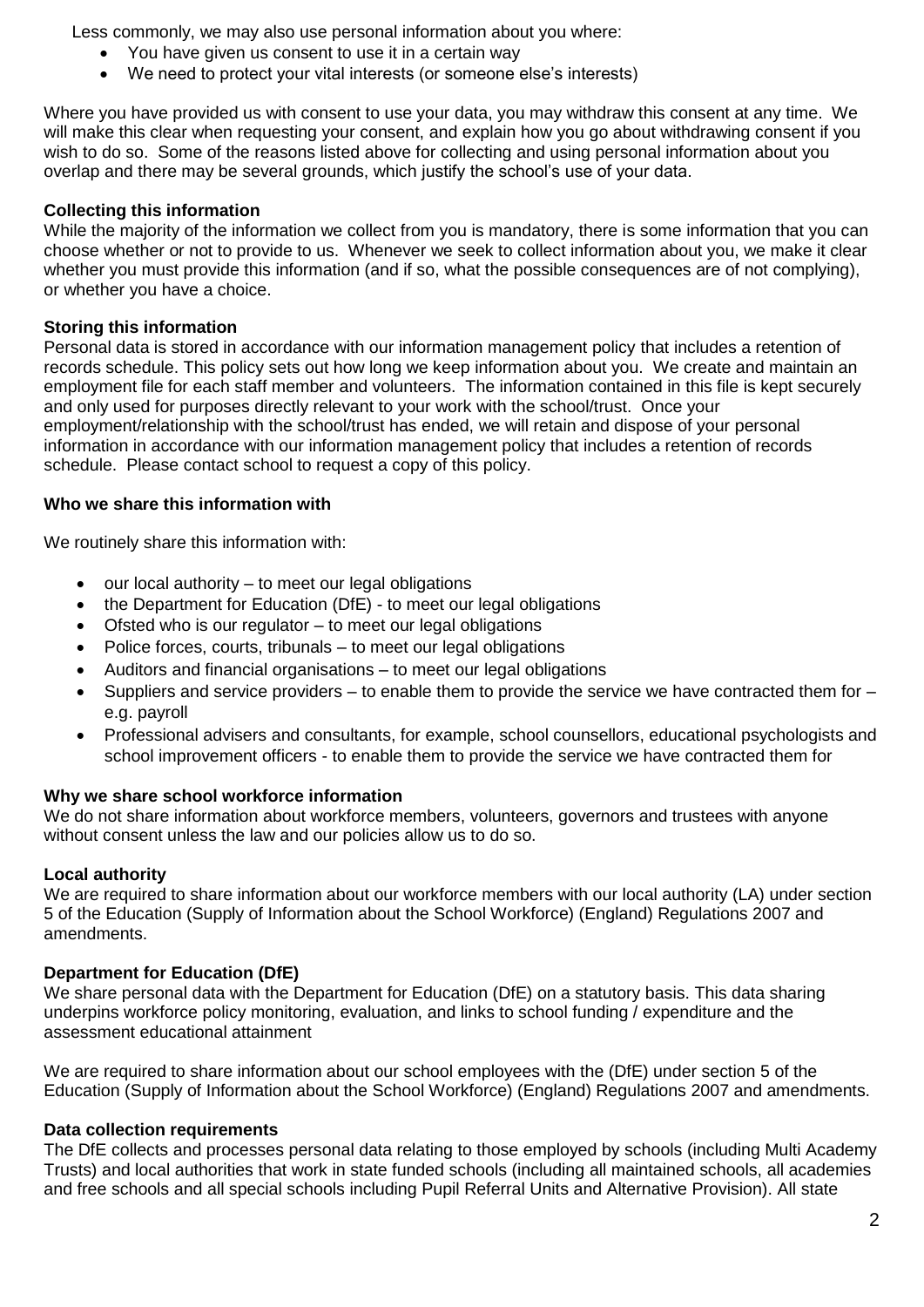funded schools are required to make a census submission because it is a statutory return under sections 113 and 114 of the Education Act 2005

To find out more about the data collection requirements placed on us by the Department for Education including the data that we share with them, go to [https://www.gov.uk/education/data-collection-and-censuses](https://www.gov.uk/education/data-collection-and-censuses-for-schools)[for-schools.](https://www.gov.uk/education/data-collection-and-censuses-for-schools)

The department may share information about school employees with third parties who promote the education or well-being of children or the effective deployment of school staff in England by:

- conducting research or analysis
- producing statistics
- providing information, advice or guidance

The department has robust processes in place to ensure that the confidentiality of personal data is maintained and there are stringent controls in place regarding access to it and its use. Decisions on whether DfE releases personal data to third parties are subject to a strict approval process and based on a detailed assessment of:

- who is requesting the data
- the purpose for which it is required
- the level and sensitivity of data requested; and
- the arrangements in place to securely store and handle the data

To be granted access to school workforce information, organisations must comply with its strict terms and conditions covering the confidentiality and handling of the data, security arrangements and retention and use of the data.

For more information about the department's data sharing process, please visit: <https://www.gov.uk/data-protection-how-we-collect-and-share-research-data>

To contact the department:<https://www.gov.uk/contact-dfe>

#### **Requesting access to your personal data**

Under data protection legislation, you have the right to request access to information about you that we hold. To make a 'subject access request' for your personal information, contact our data protection officer.

You may also have a right for your personal information to be transmitted electronically to another organisation in certain circumstances. If you would like to make a request, please contact our data protection officer.

You also have the right to:

- object to processing of personal data that is likely to cause, or is causing, damage or distress
- prevent processing for the purpose of direct marketing
- object to decisions being taken by automated means
- in certain circumstances, have inaccurate personal data rectified, blocked, erased or destroyed; and
- claim compensation for damages caused by a breach of the Data Protection regulations

If you have a concern about the way we are collecting or using your personal data, we ask that you raise your concern with us in the first instance. Alternatively, you can contact the Information Commissioner's Office at <https://ico.org.uk/concerns/>

Call 0303 123 1113 or

Write to: Information Commissioner's Office, Wycliffe House, Water Lane, Wilmslow. Cheshire SK9 5AF